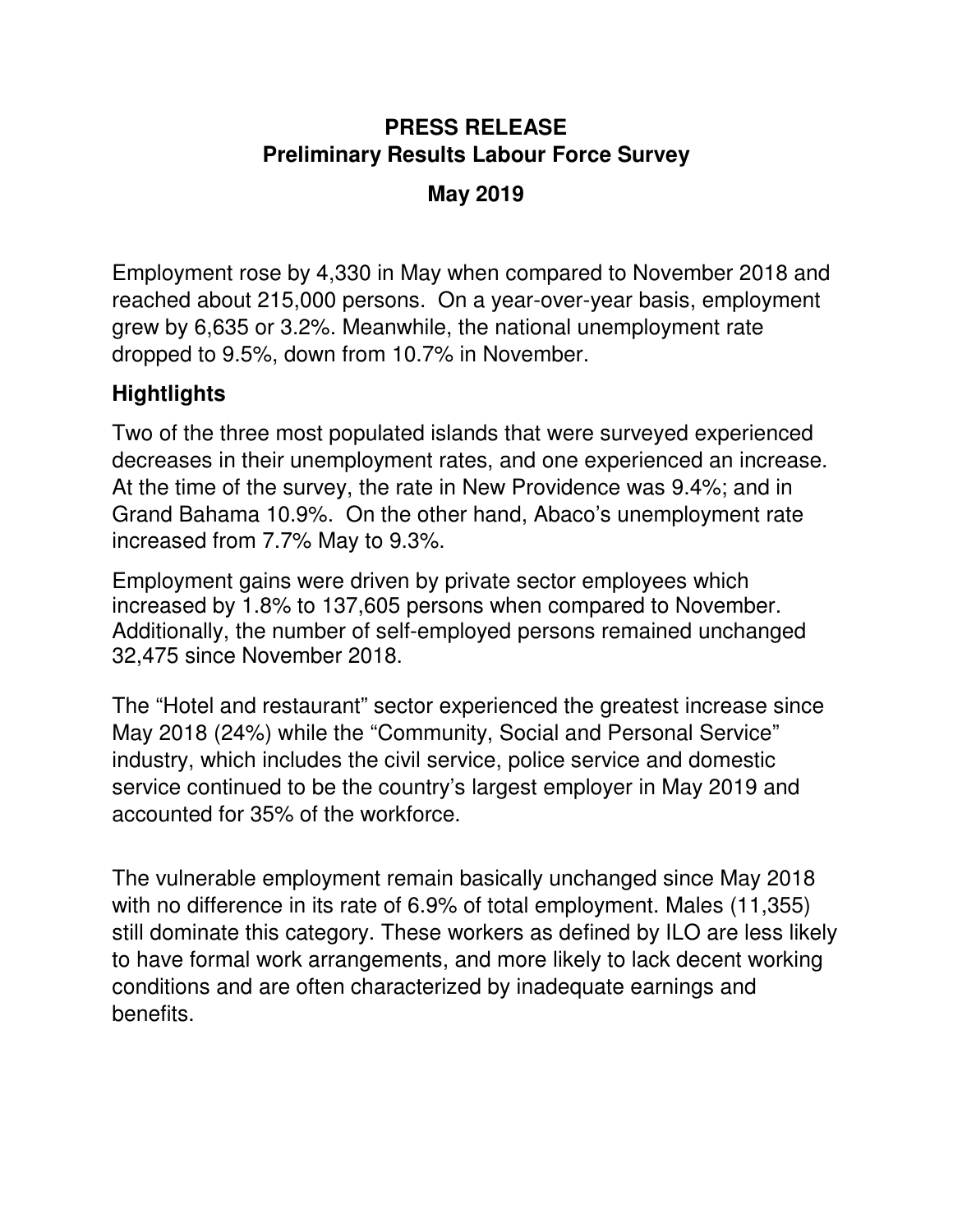### **Women were more likely than men to be unemployed**

Overall, the unemployment rate for women dropped to 9.9% in May, compared to 9.2% for men. Young women, those aged 15-24 and coreaged women, those aged 25 to 54, were more likely to be unemployed than their male counterparts. By contrast, men aged 55 years and over were slightly more likely to be unemployed when compared with women in their same age cohort.



#### **Young women were more likely to be unemployed than young men**

According to The Caribbean Development Bank's (CDB) report, youth unemployment in the Caribbean is among the highest in the world, with the unemployment rate for those aged 15 to 24 reaching 42.7%. Similar patterns persist in the Bahamas, as youth unemployment for women was highest recorded for all age groups. The unemployment rate for young women reached 20.7%, compared with 19.5% for young men, 20.0% for both sexes.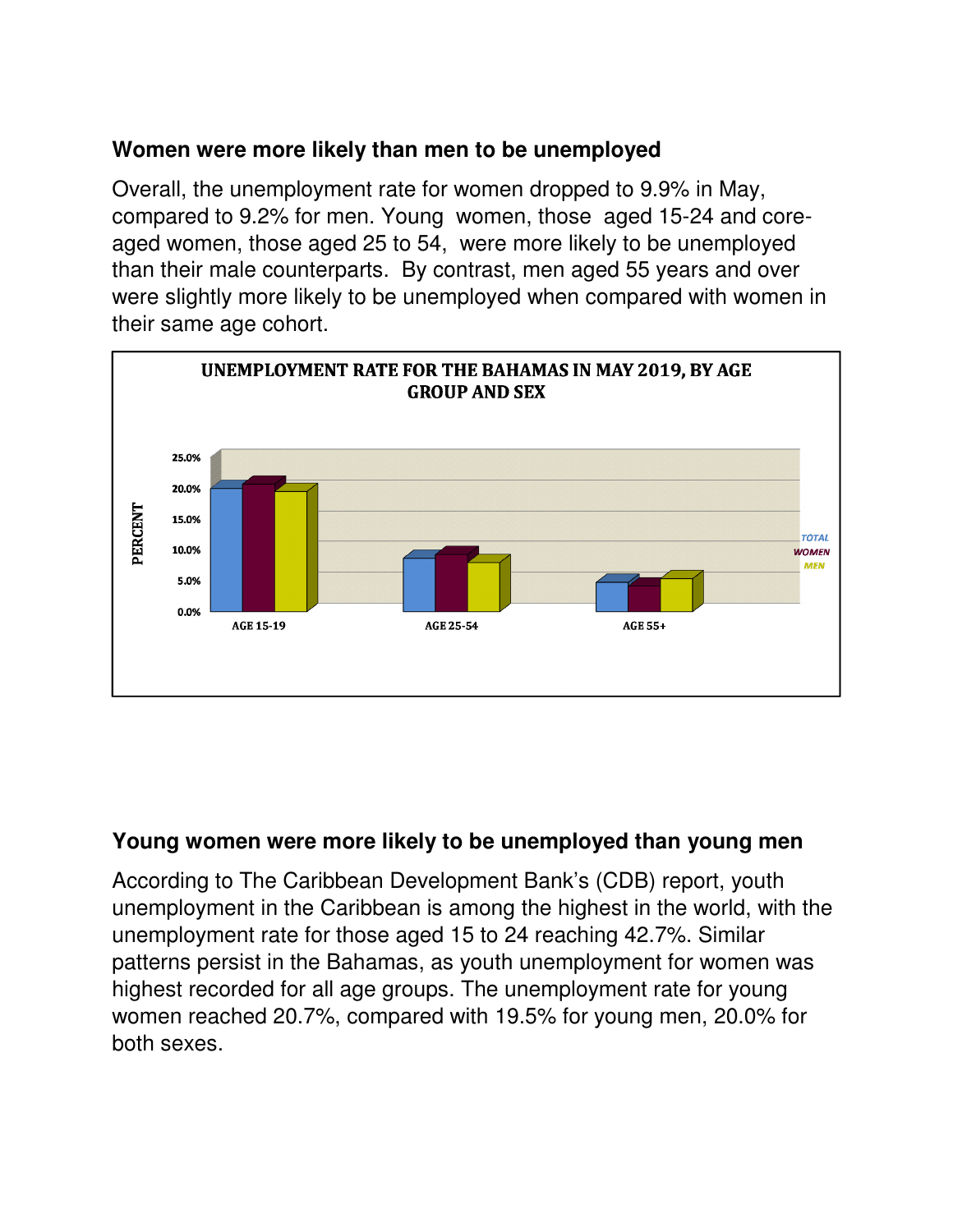

## **Unemployment is higher for women than men despite higher education attainment**

Nationwide, for the unemployed persons that had completed secondary school, there is a slight difference in the proportion of males (62.5%) and females (67.2%). However, a larger percentage of unemployed males (16.8%) than females (9.8%) had not completed secondary school. Conversely, a larger proportion of unemployed females (11.2%) than males (5.2%) had completed university.

### **Number of discouraged workers declined**

In the six months from November 2018, the number of discouraged workers in the country declined by 2.0%. Notably, the number of discouraged workers fell by 1.0% in New Providence and 5.4% Grand Bahama. However, the number of discouraged workers in Abaco increased by 7.3 %. Discouraged workers, according to the standard